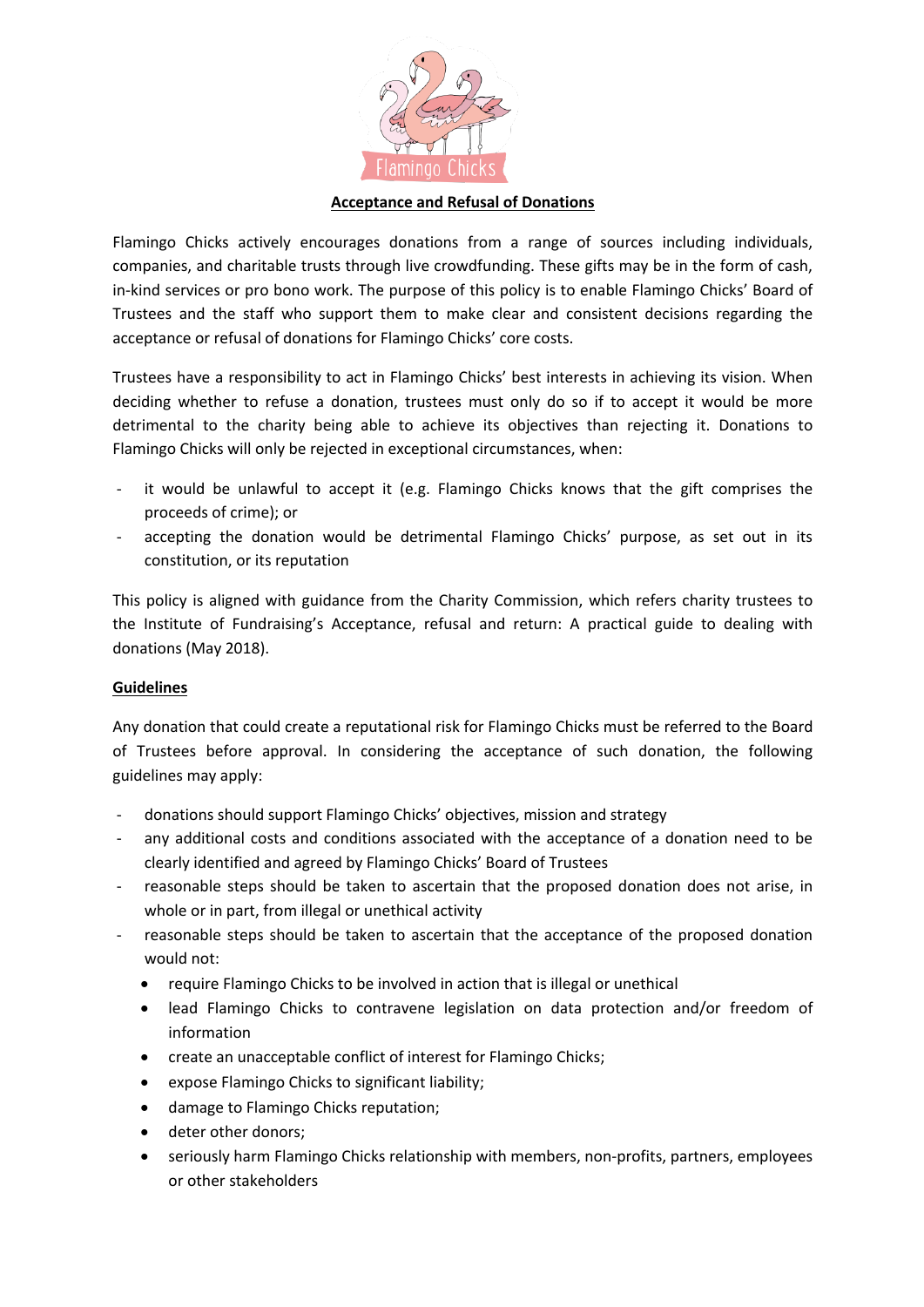Flamingo Chicks has the discretion not to accept donations that may impair or harm its reputation or its capacity to carry out its objectives. To refuse a donation, they must be able to demonstrate that they have reasonable grounds for believing that accepting the donation would lead to a net decline in Flamingo Chicks' assets. Similarly, any consideration as to accepting or refusing a donation would damage Flamingo Chicks' reputation must be assessed in purely financial terms; that is, that the acceptance or refusal of a donation would give rise to a greater financial loss to Flamingo Chicks than the sum it would gain by accepting it, or lose by refusing it.

## **Process**

1. In the first instance, the CEO is responsible for ensuring any donation is supporting Flamingo Chicks in accordance with this policy. Central to this are assurances about the identity of donors, the provenance of funds and the conditions attached to them. The CEO will inform the trustees on any donation that he/she judges could potentially raise questions.

2. On the basis of the evidence available, the Trustees will establish which course of action (i.e. to accept or to refuse the donation) is in the charity's best interests. Trustees can refuse the donation:

a) where it is clear that the activities of a donor are directly detrimental to the objectives of the charity or to the its beneficiaries

b) where the potential donor is a person/ company whose activities are not directly related to the charitable objects of the charity, but TFN nevertheless wishes to avoid association with the donor; great care should be exercised in coming to such a decision

3. Trustees will conduct a risk assessment to demonstrate that the action (of acceptance or refusal) is reasonable in light of the risks and mitigating actions, and, by extension, serves the best interests of Flamingo Chicks. This is important, as the trustees are potentially answerable to the Charity Commission and MUST be able to demonstrate clearly to the Commissioners how 'the best interests of the charity' have been served in accepting or refusing the donation in question.

4. If, having considered the above, the trustees are still concerned about whether or not to refuse a particular donation, they will seek the views of the Charity Commission under section 110 Charities Act 2011 (power to give advice) or an order from the Charity Commission sanctioning their decision under section 105 Charities Act 2011 (power to authorise dealings with charity property etc.). Circumstances where such an order might be considered are those where:

a) It is not immediately clear what the 'best interests of the charity' are in relation to the proposed donation

b) Large sums of money or property are involved

c) The trustees have reason to believe that a decision taken by them might be subsequently challenged in court

d) The trustees wish to use the 'authority' of a Charity Commission order to mitigate against the threat of negative publicity engendered by the refusal of a donation